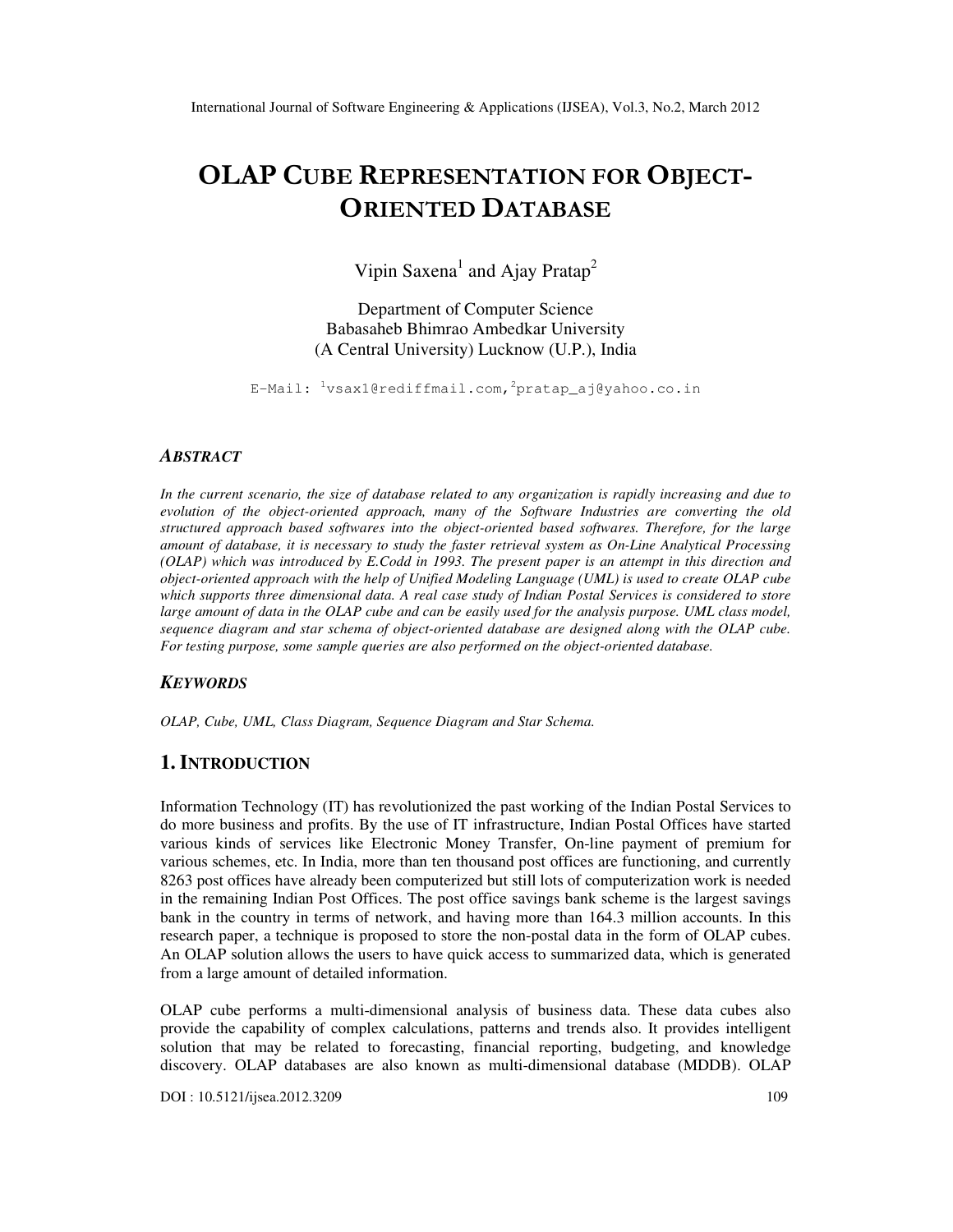technology has two major categories, which are: Relational OLAP (ROLAP) and Multi-Dimensional OLAP (MOLAP). Their combined approach is a Hybrid OLAP.

The non-postal services are Public Provident Fund (PPF), National Savings Certificate (NSC), Kisan Vikas Patra (KVP), Savings Bank Account (SBA) and Recurring Deposit Account (RDA) [1]. Data warehousing and on-line analytical processing (OLAP) technologies are one of the most important decision support systems in the recent years [2]. OLAP technology is based on a Multidimensional Data model, called as MD, whose main parts are a dimension and a fact table. Cabibbo and Torlone presented a logical approach for the multidimensional database. Lehner et al. [4] proposed the various normal forms for multidimensional database with key concepts in OLAP which are measures, facts and data cubes. The measures are the numerical attributes analyzed against the different dimensions, which can built-in functions like sum, count and average, as well as complex, user-defined formulas. Dimensions provide the context for the measure and together they constitute facts. A set of measures aggregated according to a set of dimensions comprise a data cube. In this context, various kinds of OLAP solutions are proposed by Thomsen et al. [5]. Several data cubes can be built from the same database for different analysis needs. On the other hand, in relational DBMS, the multidimensional model of the data warehouse is mapped in most cases through star schemes as explained by Kimball [6] consisting of a set of dimension tables and a central fact table. Dimension tables are strongly de-normalized and then they are used to select the facts of interest based on the user queries. The fact table stores fact attributes; its key is defined by importing the keys of the dimension tables. Different versions of these base schemes have been proposed by Barquin and Edelstein [7] in order to improve the overall performances. In case of queries performed on very large databases, response time should be small and query optimization is also a critical task. The user views the data in the form of multi-dimensional data cube. Materialization of cells is the most powerful query optimization technique. Harinarayan et al. [8] presented the applications of greedy algorithms to materialize the cells of data cubes. Mining of stream data, social networks data, spatial and multimedia data came in the category of new mining topics. Mining techniques for these complex data and algorithms are discussed by Han and Kamber [9]. Saxena et al. [10] has presented a security model for credit/debit card system and suggested to store the data in the form of data cubes with practical electronic protocol suggested for safe and secure transaction. Data warehouses have large amount of data but they are supposed to give quick answers of queries. Input output efficient technique based upon multi resolution wavelet decomposition is used for the representation of data cube by Vitter et al. [11]. The presented technique is better than the approximation technique. Outlier analysis is used in the field of fraud detection, network robustness analysis etc. These data contain hundred of dimensions. Many recent algorithms use concepts of proximity in order to find the outliers, which are based on their relationship to the rest of the data. New techniques for outlier detection which find the outliers by studying the behavior of projections from the data set are discussed by Aggarwal and Yu [12]. Rumbaugh et al. [13] discussed the UML concepts and better representations such as two-color diagrams, coverage of both semantics and notation and better explanation of concepts through diagrams. Sequence and state diagrams are used for the validation and performance evaluation of the system but the UML lacks a formal semantics. Bernardi et al. [14] have proposed a technique which translates the state charts and sequence diagrams into generalized stochastic petri nets and it helps for the validation and performance evaluation. Martin [15] described about the efficient object-oriented software design using the latest version of the Industry-standard for UML 2.0 version. Chaurasia and Saxena [16] presented a mobile based electricity bill deposit system through UML with a real case study of electricity department.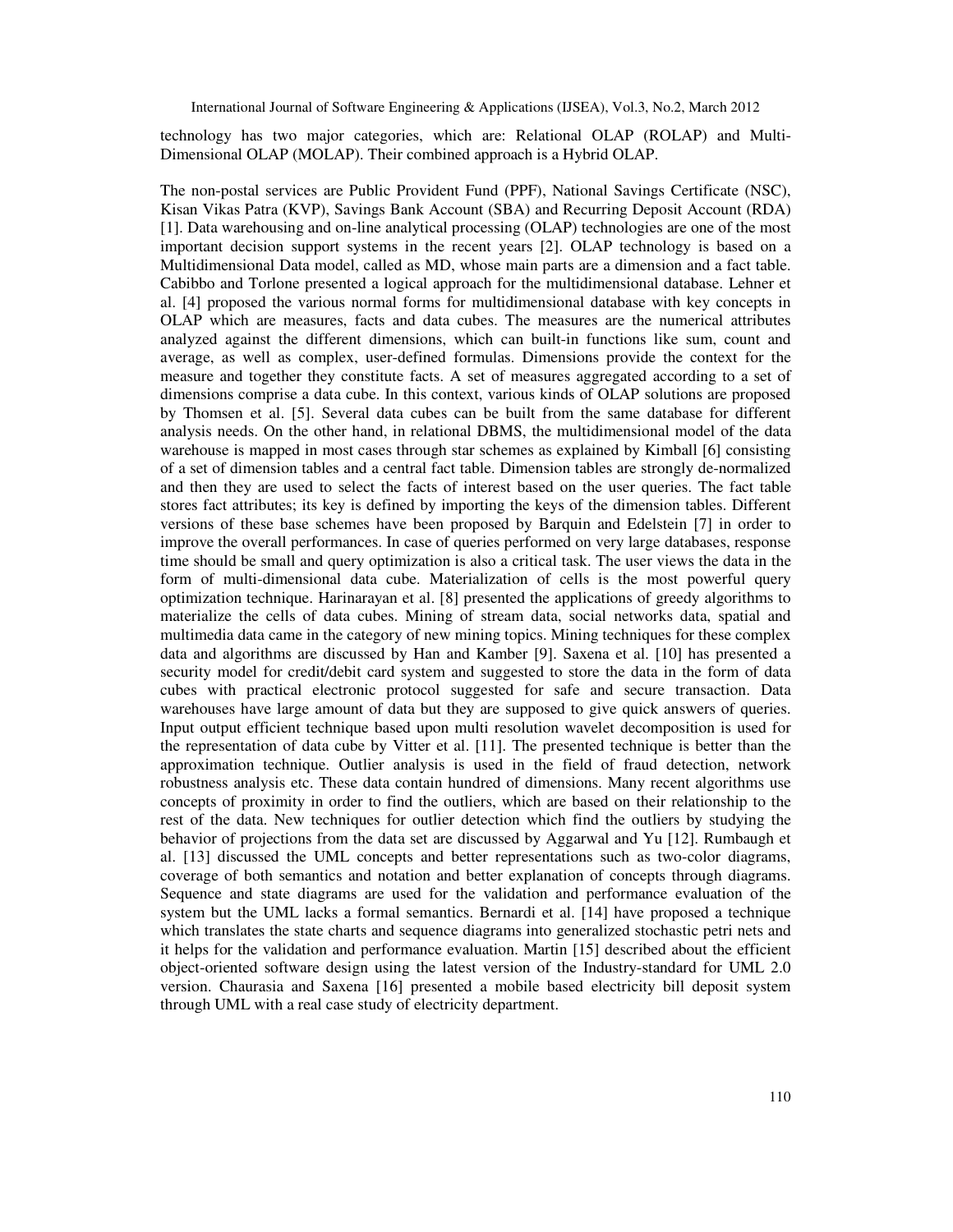## **2. BASIC CONCEPTS AND TERMS OF OLAP**

E. Codd introduced the term OLAP (Online Analytical Processing) in 1993. The objective of the OLAP is to facilitate solving data analysis problems and accurate decision-making. Codd formulated 12 features of the OLAP data, and the majority of modern OLAP meet these features. Twelve features of the OLAP are further transformed into four key definitions formulated by N. Pendse. According to these four key definitions, an OLAP system should have the following properties:

- 1. It should be fast, which can provide almost instantaneous response to the majority of queries.
- 2. It should be a multi-user system, which can control access to data and simultaneous works done by many users.
- 3. It should be multidimensional.
- 4. It must provide information, which means that data should be complete from the point of view of an analyst.

Measures and dimensions define an OLAP cube. Measures are based on one or more fact table and the dimensions are based on one or more dimension tables. Dimensions are the attributes, which are mapped to a column in the dimension tables.

# **3. A CONCEPTUAL MODELING OF OLAP FOR INDIAN POSTAL SERVICES**

The first step is to design the UML class model which shows the static behavior of the system and in the next step a sequence diagram is designed to represent the dynamic behavior of the system. After that a snowflake schema is designed for the object-oriented databases. These are described below in brief:

## **3.1. UML Class Diagram**

The UML class diagram shows the static structural behavior of the system, in which attributes and operations are designed for the complete system. The classes can be related to each other in number of ways, like they can be associated, dependent, specialized or packaged. A system can have a number of class diagrams because not all classes participate in a single class diagram. Figure 1 presents the class diagram of the post office system. The class diagram has eight persistent classes, which are Person, Address, Customer, Postal\_wrkr, Postal\_Agent, Schm\_Invnt, Scheme, Sales\_Report and one transient class Control. These classes are connected to each other by various relationships with their multiplicities as shown in the diagram and the Control class is used to manage all persistent classes. Customer, Postal\_wrkr and Postal\_Agent are inherited from non-abstract class Person.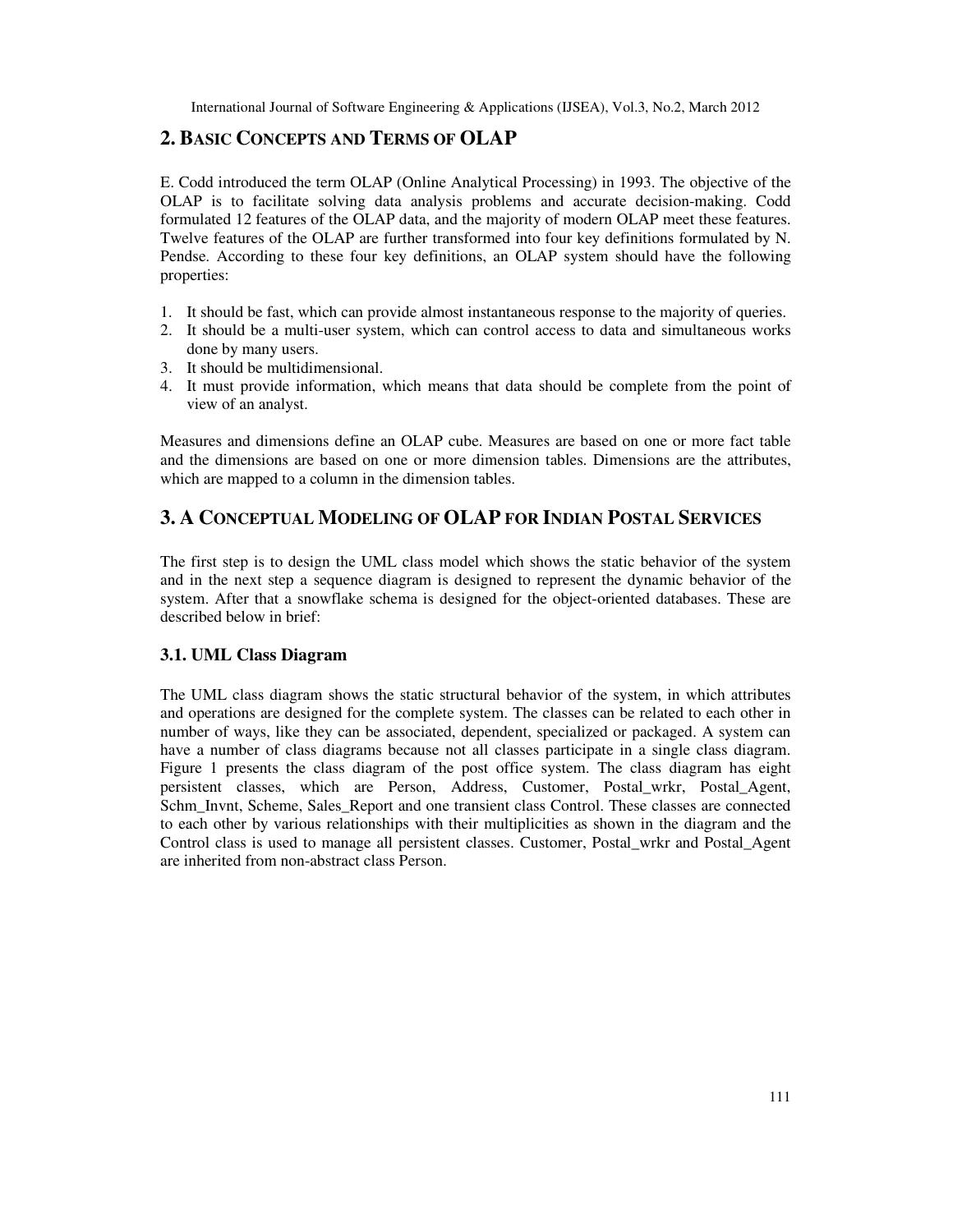

Figure 1. Post Office's UML Class Diagram

## **3.2. UML Sequence Diagram**

Sequence diagram shows how objects interact by sending messages to each other. The vertical axis shows time and lifeline of the object and the horizontal axis shows the messages, which are being sent from the sender to the receiver.

Sequence diagram shows five objects Customer, Postal\_Agent, Postal\_wrkr, Schm\_Invnt and Sales\_Report. The diagram shows the interaction among these objects. In this diagram, the customer sends a request to the postal agent or to a postal worker directly. After that the postal worker checks the availability of the inventory, validation and integrity. If the request is valid then payments is made by the customer and after updating the scheme inventory status, a sales report is generated by the postal worker.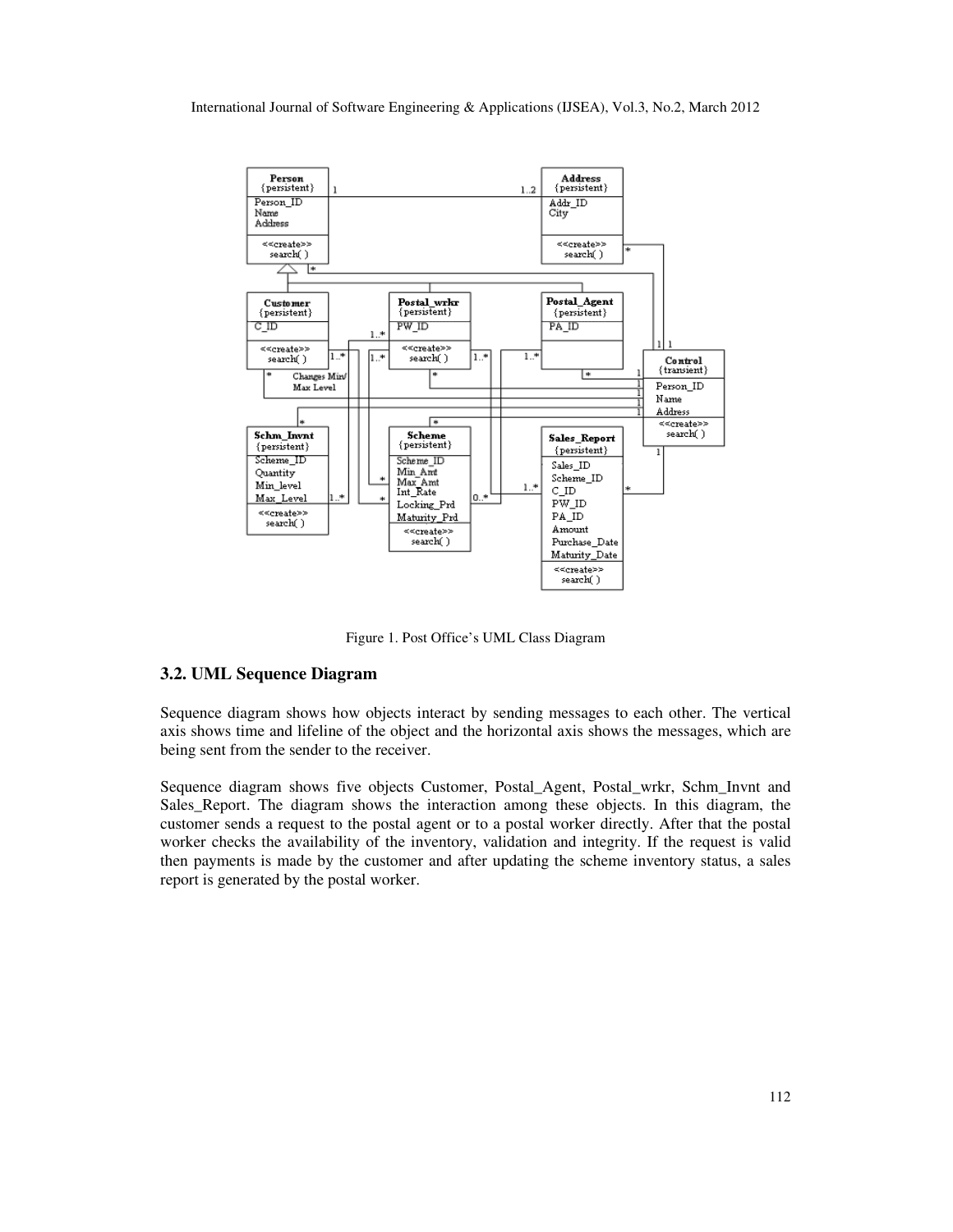

International Journal of Software Engineering & Applications (IJSEA), Vol.3, No.2, March 2012

Figure 2. Post Office's UML Sequence Diagram

## **3.2. Schema Designing for OLAP Cube**

To construct an OLAP cube, one needs to think about the measures and the dimensions. In this work, authors created OLAP cube for the post office data warehouses which store the non-postal data. This is useful for the top management and also for the users who can perform query from the cube.

In the designing of cube, five dimensions are considered which are Scheme, Customer, Location, Time and Scheme\_Invnt. Dimension Scheme, Customer, Location, Time and Scheme\_Invnt are related to dimensional table "Scheme", "Customer", "Location", "Time" and "Scheme\_Invnt", Their description are given below:

Scheme (Scheme\_ID, Min\_Amt, Max\_Amt, Int\_Rate, Locking \_Prd, Maturity\_Prd);

Customer (Cust\_ID, Cust\_Name, Cust\_mob\_No, Cust\_Address);

Location (Location\_ID, Locality, City, State, Country);

Time (Time\_ID, Day, Month, Quarter, Year);

Scheme\_Invnt (Scheme\_ID, Quantity, Min\_Level, Max\_Level);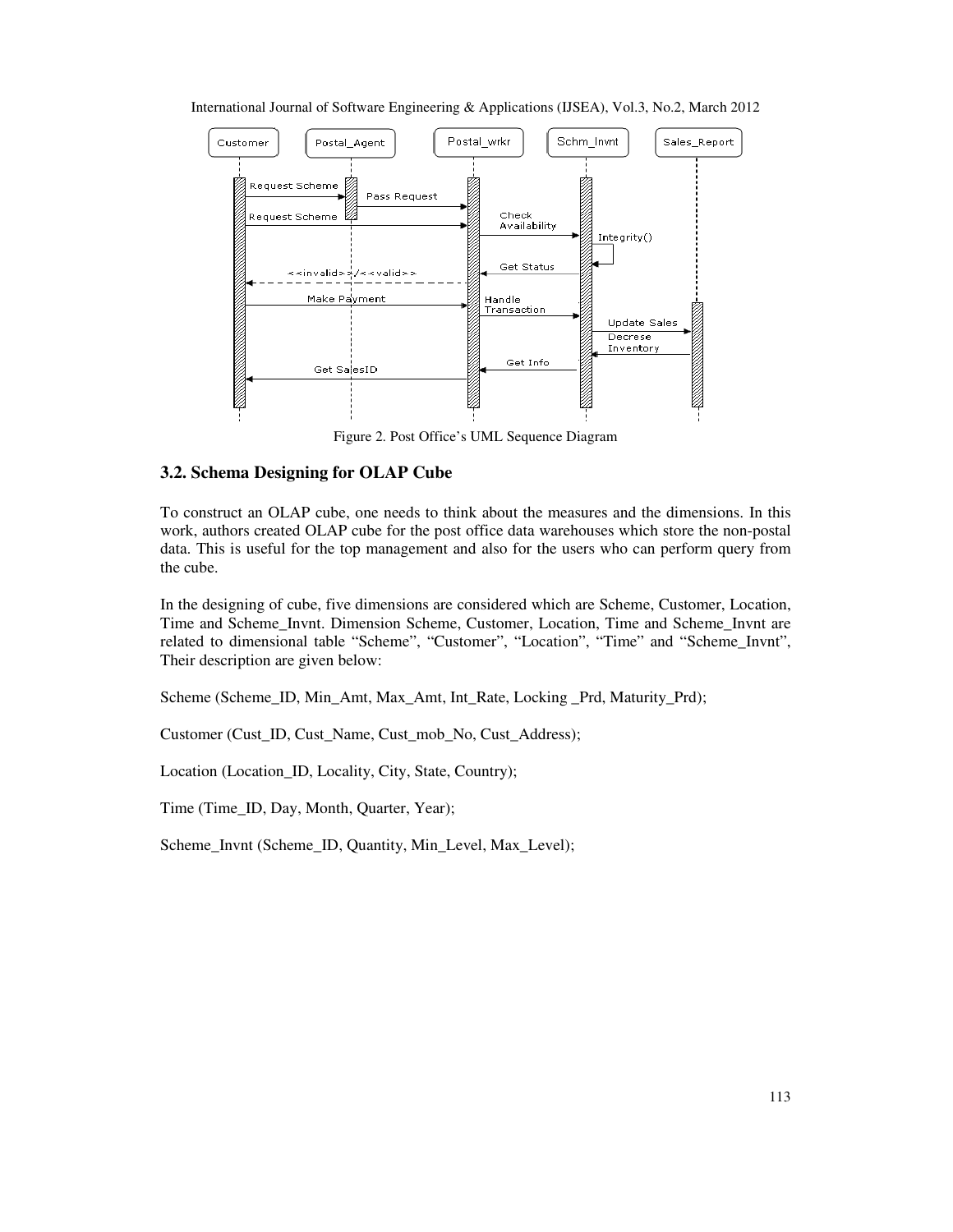

Figure 3. Snowflake Schema for Conceptual Designing

The above figure shows snow-flaking schema and a fact table is created which contains all the key attributes of the dimension table.

On the basis of records available in the dimension table, the description of fact table "Sales Report" is given below:

Sales\_Report (SR\_ID, Cust\_ID, Scheme\_ID, Location\_ID, Current\_Value);

Data warehousing needs a subject-oriented schema, which can facilitate online analysis of data. Multi-dimensional model is also used for this purpose, which can be in the form of star schema, snowflake schema or fact constellation schema. In the present work, authors are using snowflake Schema where scheme dimensional table is normalized and further divided into Scheme\_Invnt table.

Data mining query language is used to specify the data mining task. Cube definition and dimension definition are given below as represented in Figure 4.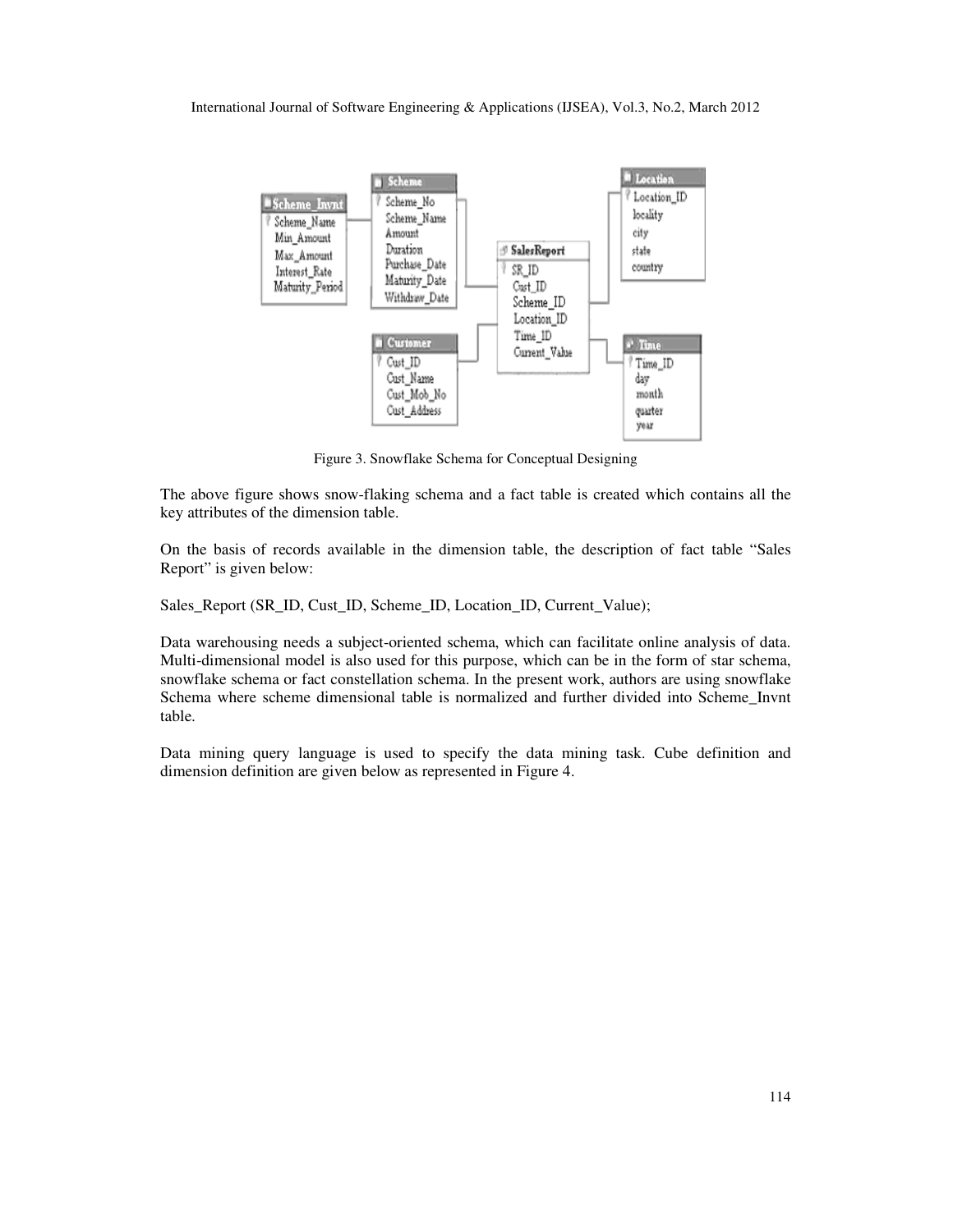

Figure 4. OLAP Cube for the given Schema

Defining a Snowflake Schema in DMQL:

define cube sales [Time, Customer, Scheme, Location]:

Current Value = Schemes  $Sold = Count(*)$ 

define dimension time as (Time\_ID, Day, Month, Quarter, Year)

define dimension customer as (Cust\_ID, Cust\_Name, Cust\_Mob\_No, Cust\_Address)

define dimension location as (Location\_ID, Locality, City, State, Country)

 define dimension scheme as (Scheme\_ID, Scheme\_Name, Min\_Amt, Max\_Amt, Int\_Rate, Locking\_Prd, Maturity\_Prd (Quantity, Min\_Level, Max\_Level))

For testing purpose, some of the sample queries are performed on the database of Indian Postal Services and corresponding results are given below:

### **Sample Query I**

This query gives total number of schemes, which are sold in particular location and the group by clause is generalized by using the cube construct.

 Select Scheme\_ID, Location\_ID, Count (\*) From SalesReport Group by cube (Location\_ID)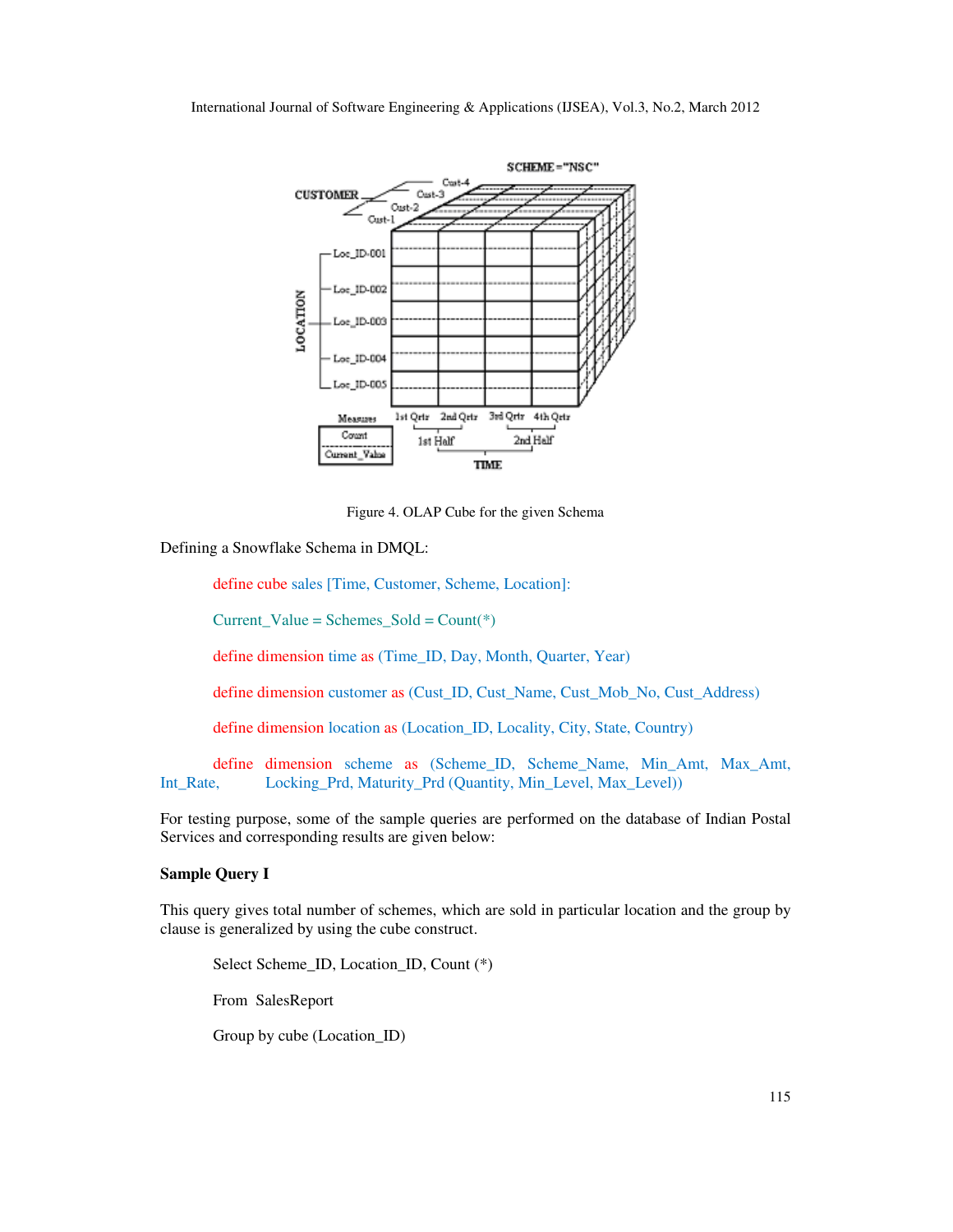#### **Sample Query II**

This query searches name–wise detail, those has purchased any particular scheme in any particular city. Two dimensional tables Customer & Location and fact table SalesReport is used.

 Select Cust\_Name, Scheme\_ID, City From SalesReport, Customer, location Group by cube (Location\_ID)

#### **Sample Query III**

The given query gives the total number of schemes sold in any particular month, in particular city and interest rate given on that scheme. Rollup operator is used to generate aggregates at multiple level of a hierarchy on a column.

 Select Scheme\_ID, Int\_Rate, Month, City, Count (\*) From SalesReport, location, Scheme Where SalesReport. Scheme\_ID = Scheme. Scheme\_ID Group by rollup (Scheme\_ID)

## **5. CONCLUSIONS**

In India, many of the post offices are functioning manually while the database related to the various kinds of postal services is very long, therefore, present work is an attempt to create OLAP cube for storing a large database and one can perform various queries and get result within a few seconds. Implementation of the present work requires the computerization of all the branches of Indian postal services. Now days the system is using relational database management system but using the proposed UML model, one can also use the Object Oriented database stored in the form of OLAP cube, which is more powerful in complex situation and queries.

## **REFERENCES**

- [1] "Indian Post Offices to go Hi-Tech," 25 November 2010. www.indiapost.gov.in (Accessed on 12th August 2011).
- [2] S. Chaudhuri and U. Dayal, "An Overview of Data Warehousing and OLAP Technology," In SIGMOD Record, Vol. 26, Issue 1, pp. 65-74, March 1997.
- [3] L. Cabibbo and R. Torlone, "A Logical Approach to Multidimensional Databases," 6th International Conference on Extending Database Technology (EDBT'98, Valencia, Spain), G. Alonso (eds.), LNCS, Vol. 1377, Springer, 1998.
- [4] W. Lehner, J. Albrecht and H. Wedekind, "Normal Forms for Multidimensional Databases," In Proceedings of the 10th International Conference on Scientific and Statistical Data Management (SSDBM'98), Capri, Italy, 1998.
- [5] E. Thomsen, G. Spofford and D. Chase, Microsoft OLAP Solutions, John Wiley and Sons, 1999.
- [6] R. Kimball, The Data Warehouse Toolkit, 2nd ed., John Wiley & Sons, 1998, pp 63-70.
- [7] R. Barquin and S. Edelstein, Planning and Designing the Data Warehouse, Prentice Hall, 1997.